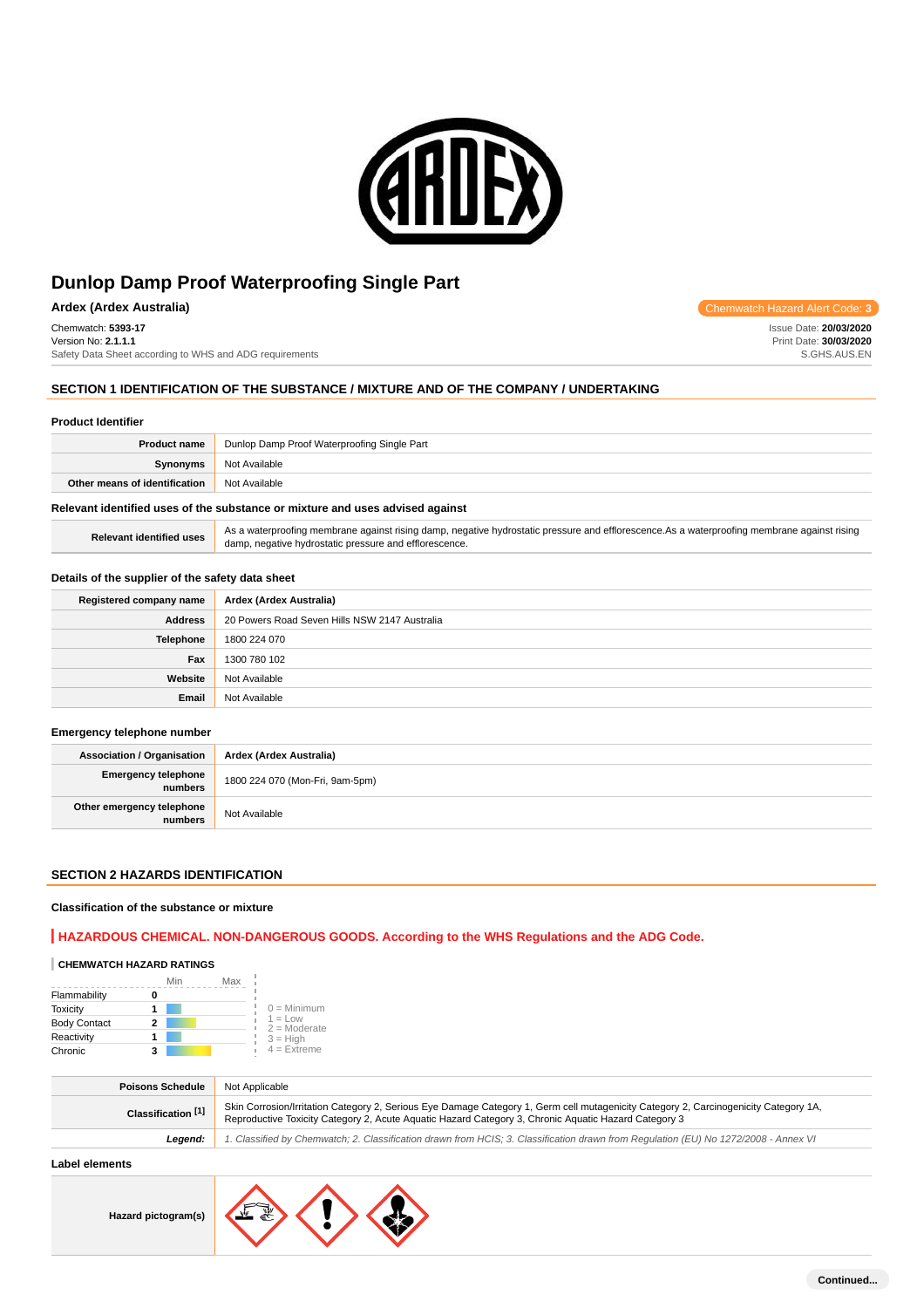| <b>SIGNAL WORD</b>                           | <b>DANGER</b>                                                            |
|----------------------------------------------|--------------------------------------------------------------------------|
| Hazard statement(s)                          |                                                                          |
| H315                                         | Causes skin irritation.                                                  |
| H318                                         | Causes serious eye damage.                                               |
| H341                                         | Suspected of causing genetic defects.                                    |
| H350                                         | May cause cancer.                                                        |
| <b>H361fd</b>                                | Suspected of damaging fertility. Suspected of damaging the unborn child. |
| H412                                         | Harmful to aquatic life with long lasting effects.                       |
| <b>Precautionary statement(s) Prevention</b> |                                                                          |

#### **Precautionary statement(s) Prevention**

| P <sub>201</sub> | Obtain special instructions before use.                                    |  |
|------------------|----------------------------------------------------------------------------|--|
| <b>P280</b>      | Wear protective gloves/protective clothing/eye protection/face protection. |  |
| P <sub>281</sub> | Use personal protective equipment as required.                             |  |
| P <sub>273</sub> | Avoid release to the environment.                                          |  |

### **Precautionary statement(s) Response**

| P305+P351+P338 | IF IN EYES: Rinse cautiously with water for several minutes. Remove contact lenses, if present and easy to do. Continue rinsing. |  |
|----------------|----------------------------------------------------------------------------------------------------------------------------------|--|
| P308+P313      | IF exposed or concerned: Get medical advice/attention.                                                                           |  |
| P310           | Immediately call a POISON CENTER or doctor/physician.                                                                            |  |
| P321           | Specific treatment (see advice on this label).                                                                                   |  |
|                |                                                                                                                                  |  |

### **Precautionary statement(s) Storage**

**P405** Store locked up.

### **Precautionary statement(s) Disposal**

**P501** Dispose of contents/container to authorised hazardous or special waste collection point in accordance with any local regulation.

### **SECTION 3 COMPOSITION / INFORMATION ON INGREDIENTS**

#### **Substances**

See section below for composition of Mixtures

#### **Mixtures**

| <b>CAS No</b> | %[weight] | Name                                       |
|---------------|-----------|--------------------------------------------|
| 7727-43-7     | 30-60     | barium sulfate                             |
| 13463-67-7    | $1 - 10$  | titanium dioxide                           |
| 103818-93-5   | $0 - 5$   | alcohols C9-11 ethoxylated propoxylated    |
| 9016-45-9     | <1        | nonviphenol, ethoxylated                   |
| Not Available | balance   | Ingredients determined not to be hazardous |

# **SECTION 4 FIRST AID MEASURES**

### **Description of first aid measures**

| <b>Eye Contact</b>  | If this product comes in contact with the eyes:<br>Immediately hold eyelids apart and flush the eye continuously with running water.<br>Ensure complete irrigation of the eye by keeping eyelids apart and away from eye and moving the eyelids by occasionally lifting the upper<br>and lower lids.<br>► Continue flushing until advised to stop by the Poisons Information Centre or a doctor, or for at least 15 minutes.<br>Transport to hospital or doctor without delay.<br>Removal of contact lenses after an eye injury should only be undertaken by skilled personnel. |  |
|---------------------|---------------------------------------------------------------------------------------------------------------------------------------------------------------------------------------------------------------------------------------------------------------------------------------------------------------------------------------------------------------------------------------------------------------------------------------------------------------------------------------------------------------------------------------------------------------------------------|--|
| <b>Skin Contact</b> | If skin contact occurs:<br>Inmediately remove all contaminated clothing, including footwear.<br>Flush skin and hair with running water (and soap if available).<br>Seek medical attention in event of irritation.                                                                                                                                                                                                                                                                                                                                                               |  |
| Inhalation          | If dust is inhaled, remove from contaminated area.<br>Encourage patient to blow nose to ensure clear passage of breathing.<br>If irritation or discomfort persists seek medical attention.                                                                                                                                                                                                                                                                                                                                                                                      |  |
| Ingestion           | If swallowed do <b>NOT</b> induce vomiting.<br>► If vomiting occurs, lean patient forward or place on left side (head-down position, if possible) to maintain open airway and prevent aspiration.<br>• Observe the patient carefully.<br>▶ Never give liquid to a person showing signs of being sleepy or with reduced awareness; i.e. becoming unconscious.<br>• Give water to rinse out mouth, then provide liquid slowly and as much as casualty can comfortably drink.<br>▶ Seek medical advice.                                                                            |  |

### **Indication of any immediate medical attention and special treatment needed**

Treat symptomatically.

After ingestion of barium acid salts, severe gastro-intestinal irritation followed by muscle twitching, progressive flaccid paralysis and severe hypokalaemia and hypertension,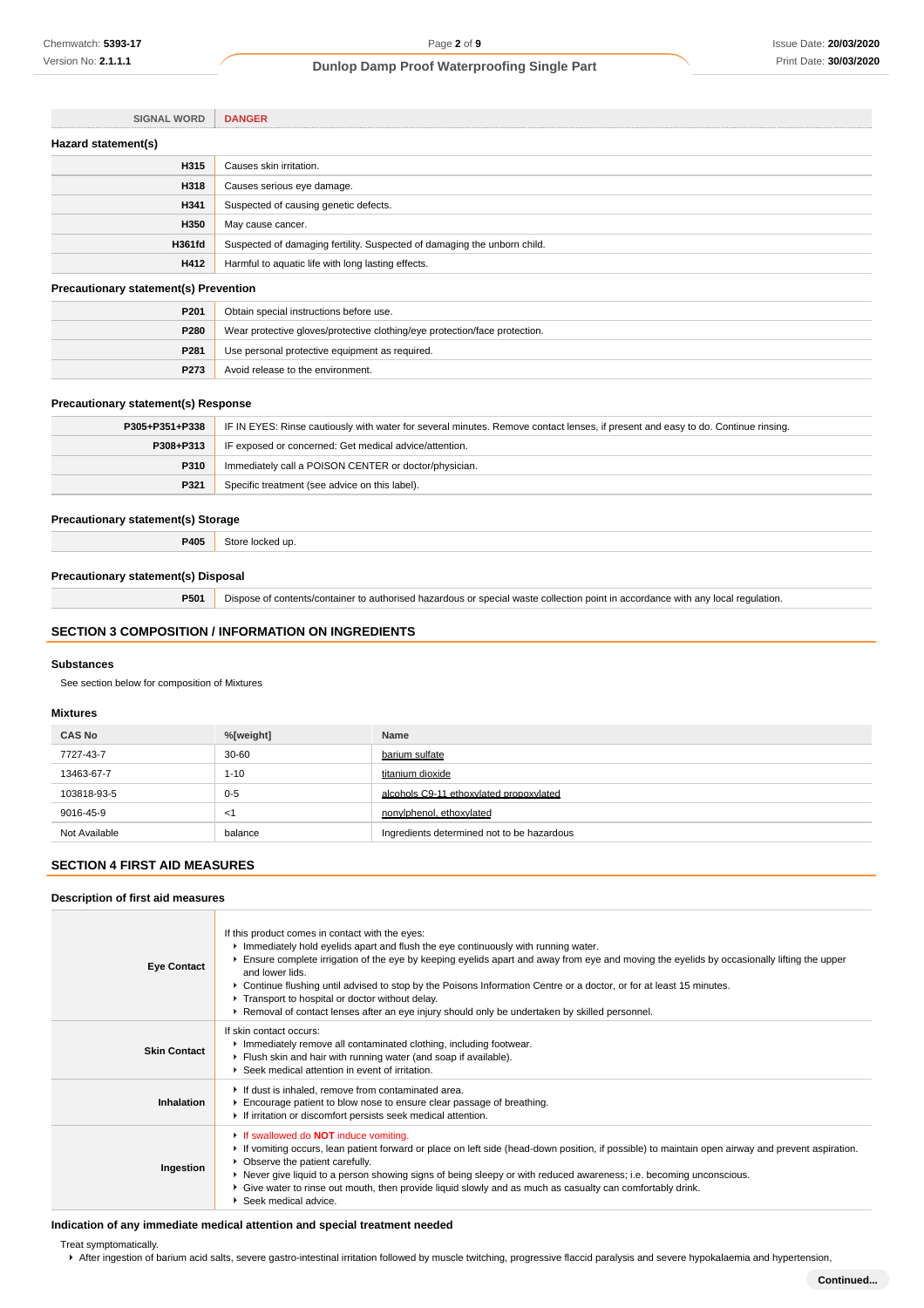occurs.

- Respiratory failure, renal failure and occasional cardiac dysrhythmias may result from an acute ingestion.
- Use sodium sulfate as a cathartic. Add 5-10 gm of sodium sulfate to lavage solution or as fluid supplement to Ipecac syrup (the sulfate salt is not absorbed)
- Monitor cardiac rhythm and serum potassium closely to establish the trend over the first 24 hours. Large doses of potassium may be needed to correct the hypokalaemia.
- Administer generous amounts of fluid replacement but monitor the urine and serum for evidence of renal failure. [Ellenhorn and Barceloux: Medical Toxicology]

### **SECTION 5 FIREFIGHTING MEASURES**

#### **Extinguishing media**

- There is no restriction on the type of extinguisher which may be used.
- Use extinguishing media suitable for surrounding area.

#### **Special hazards arising from the substrate or mixture**

| <b>Fire Incompatibility</b>    | Avoid contamination with oxidising agents i.e. nitrates, oxidising acids, chlorine bleaches, pool chlorine etc. as ignition may result                                                                                                                                                                                                                                                                                                                                                                                                                                   |  |  |
|--------------------------------|--------------------------------------------------------------------------------------------------------------------------------------------------------------------------------------------------------------------------------------------------------------------------------------------------------------------------------------------------------------------------------------------------------------------------------------------------------------------------------------------------------------------------------------------------------------------------|--|--|
| <b>Advice for firefighters</b> |                                                                                                                                                                                                                                                                                                                                                                                                                                                                                                                                                                          |  |  |
| <b>Fire Fighting</b>           | Alert Fire Brigade and tell them location and nature of hazard.<br>▶ Wear breathing apparatus plus protective gloves in the event of a fire.<br>► Prevent, by any means available, spillage from entering drains or water courses.<br>▶ Use fire fighting procedures suitable for surrounding area.                                                                                                                                                                                                                                                                      |  |  |
| <b>Fire/Explosion Hazard</b>   | • Non combustible.<br>▶ Not considered a significant fire risk, however containers may burn.<br>Decomposes on heating and produces:<br>carbon dioxide (CO2)<br>sulfur oxides (SOx)<br>metal oxides<br>other pyrolysis products typical of burning organic material.<br>Decomposes at high temperatures to produce barium oxide. Barium oxide is strongly alkaline and, upon contact with water, is exothermic. When<br>barium oxide reacts with oxygen to give a peroxide, there is a fire and explosion risk.<br>May emit poisonous fumes.<br>May emit corrosive fumes. |  |  |
| <b>HAZCHEM</b>                 | Not Applicable                                                                                                                                                                                                                                                                                                                                                                                                                                                                                                                                                           |  |  |

### **SECTION 6 ACCIDENTAL RELEASE MEASURES**

#### **Personal precautions, protective equipment and emergency procedures**

See section 8

### **Environmental precautions**

See section 12

#### **Methods and material for containment and cleaning up**

| <b>Minor Spills</b> | Clean up all spills immediately.<br>Avoid breathing vapours and contact with skin and eyes.<br>$\blacktriangleright$ Control personal contact with the substance, by using protective equipment.<br>► Contain and absorb spill with sand, earth, inert material or vermiculite. |
|---------------------|---------------------------------------------------------------------------------------------------------------------------------------------------------------------------------------------------------------------------------------------------------------------------------|
| <b>Major Spills</b> | Clear area of personnel and move upwind.<br>Alert Fire Brigade and tell them location and nature of hazard.<br>► Wear full body protective clothing with breathing apparatus.<br>Prevent, by all means available, spillage from entering drains or water courses.               |

Personal Protective Equipment advice is contained in Section 8 of the SDS.

### **SECTION 7 HANDLING AND STORAGE**

#### **Precautions for safe handling Safe handling DO NOT** allow clothing wet with material to stay in contact with skin Avoid all personal contact, including inhalation. Wear protective clothing when risk of exposure occurs. Use in a well-ventilated area. Prevent concentration in hollows and sumps. **Other information** Store in original containers. Keep containers securely sealed. Store in a cool, dry, well-ventilated area. Store away from incompatible materials and foodstuff containers. **Conditions for safe storage, including any incompatibilities**

| Packing as recommended by manufacturer.<br>Suitable container<br>• Check all containers are clearly labelled and free from leaks. | Polyethylene or polypropylene container. |
|-----------------------------------------------------------------------------------------------------------------------------------|------------------------------------------|
| Storage incompatibility<br>Avoid reaction with oxidising agents                                                                   |                                          |

### **SECTION 8 EXPOSURE CONTROLS / PERSONAL PROTECTION**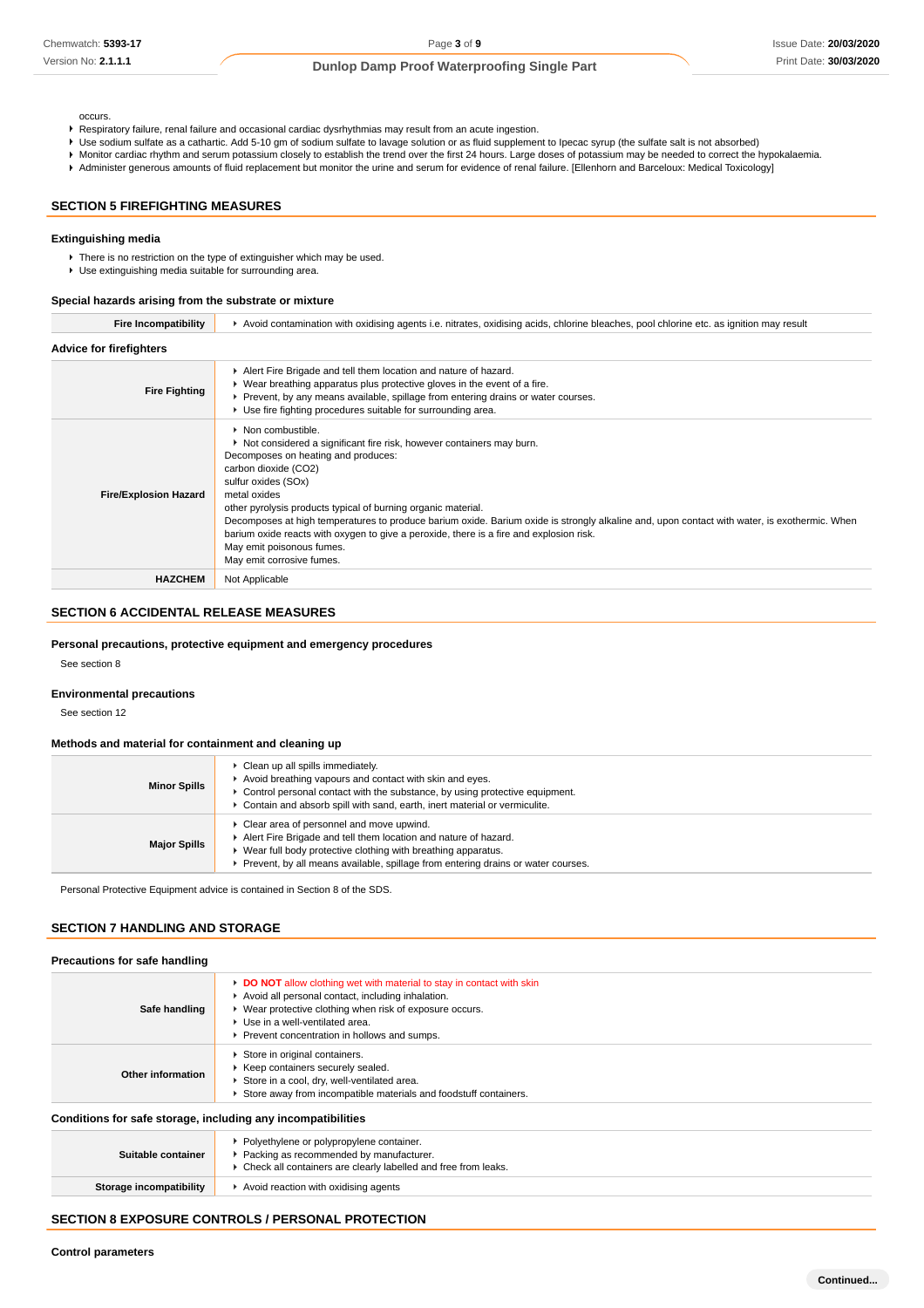# **OCCUPATIONAL EXPOSURE LIMITS (OEL)**

**Other protection**

| <b>INGREDIENT DATA</b>                     |                                                                                                                                                                                                                                                                                                                                                                                                                                                                                                                                                                                                                                                                                                                                                                                                                                                                                                                                                               |                                                                                            |             |                  |                  |                                                                                                                                                                                                                                                                                                                                                                                                                                                                                                                                                            |                                                                                             |             |  |
|--------------------------------------------|---------------------------------------------------------------------------------------------------------------------------------------------------------------------------------------------------------------------------------------------------------------------------------------------------------------------------------------------------------------------------------------------------------------------------------------------------------------------------------------------------------------------------------------------------------------------------------------------------------------------------------------------------------------------------------------------------------------------------------------------------------------------------------------------------------------------------------------------------------------------------------------------------------------------------------------------------------------|--------------------------------------------------------------------------------------------|-------------|------------------|------------------|------------------------------------------------------------------------------------------------------------------------------------------------------------------------------------------------------------------------------------------------------------------------------------------------------------------------------------------------------------------------------------------------------------------------------------------------------------------------------------------------------------------------------------------------------------|---------------------------------------------------------------------------------------------|-------------|--|
| Source                                     | Ingredient                                                                                                                                                                                                                                                                                                                                                                                                                                                                                                                                                                                                                                                                                                                                                                                                                                                                                                                                                    | <b>Material</b><br>name                                                                    | <b>TWA</b>  | <b>STEL</b>      | Peak             | <b>Notes</b>                                                                                                                                                                                                                                                                                                                                                                                                                                                                                                                                               |                                                                                             |             |  |
| Australia Exposure Standards               | barium sulfate                                                                                                                                                                                                                                                                                                                                                                                                                                                                                                                                                                                                                                                                                                                                                                                                                                                                                                                                                | Barium<br>sulphate                                                                         | 10<br>mg/m3 | Not<br>Available | Not<br>Available |                                                                                                                                                                                                                                                                                                                                                                                                                                                                                                                                                            | (a) This value is for inhalable dust containing no asbestos<br>and < 1% crystalline silica. |             |  |
| Australia Exposure Standards               | titanium<br>dioxide                                                                                                                                                                                                                                                                                                                                                                                                                                                                                                                                                                                                                                                                                                                                                                                                                                                                                                                                           | Titanium<br>dioxide                                                                        | 10<br>mg/m3 | Not<br>Available | Not<br>Available |                                                                                                                                                                                                                                                                                                                                                                                                                                                                                                                                                            | (a) This value is for inhalable dust containing no asbestos<br>and < 1% crystalline silica. |             |  |
| <b>EMERGENCY LIMITS</b>                    |                                                                                                                                                                                                                                                                                                                                                                                                                                                                                                                                                                                                                                                                                                                                                                                                                                                                                                                                                               |                                                                                            |             |                  |                  |                                                                                                                                                                                                                                                                                                                                                                                                                                                                                                                                                            |                                                                                             |             |  |
| Ingredient                                 | <b>Material name</b>                                                                                                                                                                                                                                                                                                                                                                                                                                                                                                                                                                                                                                                                                                                                                                                                                                                                                                                                          |                                                                                            |             |                  |                  | TEEL-1                                                                                                                                                                                                                                                                                                                                                                                                                                                                                                                                                     | TEEL-2                                                                                      | TEEL-3      |  |
| barium sulfate                             | Barium sulfate                                                                                                                                                                                                                                                                                                                                                                                                                                                                                                                                                                                                                                                                                                                                                                                                                                                                                                                                                |                                                                                            |             |                  |                  | 15 mg/m $3$                                                                                                                                                                                                                                                                                                                                                                                                                                                                                                                                                | 170 mg/m3                                                                                   | 990 mg/m3   |  |
| titanium dioxide                           | Titanium oxide; (Titanium dioxide)                                                                                                                                                                                                                                                                                                                                                                                                                                                                                                                                                                                                                                                                                                                                                                                                                                                                                                                            |                                                                                            |             |                  |                  | 30 mg/m3                                                                                                                                                                                                                                                                                                                                                                                                                                                                                                                                                   | 330 mg/m3                                                                                   | 2,000 mg/m3 |  |
| nonylphenol, ethoxylated                   |                                                                                                                                                                                                                                                                                                                                                                                                                                                                                                                                                                                                                                                                                                                                                                                                                                                                                                                                                               | 4.5 mg/m $3$<br>49 mg/m3<br>Glycols, polyethylene, mono(p-nonylphenyl) ether               |             |                  |                  |                                                                                                                                                                                                                                                                                                                                                                                                                                                                                                                                                            | 300 mg/m3                                                                                   |             |  |
| nonylphenol, ethoxylated                   |                                                                                                                                                                                                                                                                                                                                                                                                                                                                                                                                                                                                                                                                                                                                                                                                                                                                                                                                                               | Ethoxylated nonylphenol; (Nonyl phenyl polyethylene glycol ether)<br>43 mg/m3<br>470 mg/m3 |             |                  |                  |                                                                                                                                                                                                                                                                                                                                                                                                                                                                                                                                                            | 5,400 mg/m3                                                                                 |             |  |
| Ingredient                                 | <b>Original IDLH</b>                                                                                                                                                                                                                                                                                                                                                                                                                                                                                                                                                                                                                                                                                                                                                                                                                                                                                                                                          |                                                                                            |             |                  |                  | <b>Revised IDLH</b>                                                                                                                                                                                                                                                                                                                                                                                                                                                                                                                                        |                                                                                             |             |  |
| barium sulfate                             | Not Available                                                                                                                                                                                                                                                                                                                                                                                                                                                                                                                                                                                                                                                                                                                                                                                                                                                                                                                                                 |                                                                                            |             |                  |                  | Not Available                                                                                                                                                                                                                                                                                                                                                                                                                                                                                                                                              |                                                                                             |             |  |
| titanium dioxide                           | 5,000 mg/m3                                                                                                                                                                                                                                                                                                                                                                                                                                                                                                                                                                                                                                                                                                                                                                                                                                                                                                                                                   |                                                                                            |             |                  |                  | Not Available                                                                                                                                                                                                                                                                                                                                                                                                                                                                                                                                              |                                                                                             |             |  |
| alcohols C9-11 ethoxylated<br>propoxylated | Not Available                                                                                                                                                                                                                                                                                                                                                                                                                                                                                                                                                                                                                                                                                                                                                                                                                                                                                                                                                 |                                                                                            |             |                  |                  | Not Available                                                                                                                                                                                                                                                                                                                                                                                                                                                                                                                                              |                                                                                             |             |  |
| nonylphenol, ethoxylated                   | Not Available                                                                                                                                                                                                                                                                                                                                                                                                                                                                                                                                                                                                                                                                                                                                                                                                                                                                                                                                                 |                                                                                            |             |                  |                  | Not Available                                                                                                                                                                                                                                                                                                                                                                                                                                                                                                                                              |                                                                                             |             |  |
| <b>OCCUPATIONAL EXPOSURE BANDING</b>       |                                                                                                                                                                                                                                                                                                                                                                                                                                                                                                                                                                                                                                                                                                                                                                                                                                                                                                                                                               |                                                                                            |             |                  |                  |                                                                                                                                                                                                                                                                                                                                                                                                                                                                                                                                                            |                                                                                             |             |  |
| Ingredient                                 |                                                                                                                                                                                                                                                                                                                                                                                                                                                                                                                                                                                                                                                                                                                                                                                                                                                                                                                                                               |                                                                                            |             |                  |                  | <b>Occupational Exposure Band Limit</b>                                                                                                                                                                                                                                                                                                                                                                                                                                                                                                                    |                                                                                             |             |  |
| alcohols C9-11 ethoxylated<br>propoxylated | <b>Occupational Exposure Band Rating</b><br>E<br>$\leq 0.1$ ppm                                                                                                                                                                                                                                                                                                                                                                                                                                                                                                                                                                                                                                                                                                                                                                                                                                                                                               |                                                                                            |             |                  |                  |                                                                                                                                                                                                                                                                                                                                                                                                                                                                                                                                                            |                                                                                             |             |  |
| nonylphenol, ethoxylated                   | Е                                                                                                                                                                                                                                                                                                                                                                                                                                                                                                                                                                                                                                                                                                                                                                                                                                                                                                                                                             |                                                                                            |             |                  |                  | $\leq 0.1$ ppm                                                                                                                                                                                                                                                                                                                                                                                                                                                                                                                                             |                                                                                             |             |  |
| Notes:                                     | range of exposure concentrations that are expected to protect worker health.                                                                                                                                                                                                                                                                                                                                                                                                                                                                                                                                                                                                                                                                                                                                                                                                                                                                                  |                                                                                            |             |                  |                  | Occupational exposure banding is a process of assigning chemicals into specific categories or bands based on a chemical's potency and the<br>adverse health outcomes associated with exposure. The output of this process is an occupational exposure band (OEB), which corresponds to a                                                                                                                                                                                                                                                                   |                                                                                             |             |  |
| <b>Exposure controls</b>                   |                                                                                                                                                                                                                                                                                                                                                                                                                                                                                                                                                                                                                                                                                                                                                                                                                                                                                                                                                               |                                                                                            |             |                  |                  |                                                                                                                                                                                                                                                                                                                                                                                                                                                                                                                                                            |                                                                                             |             |  |
| Appropriate engineering<br>controls        | The basic types of engineering controls are:<br>"adds" and "removes" air in the work environment.                                                                                                                                                                                                                                                                                                                                                                                                                                                                                                                                                                                                                                                                                                                                                                                                                                                             |                                                                                            |             |                  |                  | Engineering controls are used to remove a hazard or place a barrier between the worker and the hazard. Well-designed engineering controls can<br>be highly effective in protecting workers and will typically be independent of worker interactions to provide this high level of protection.<br>Process controls which involve changing the way a job activity or process is done to reduce the risk.<br>Enclosure and/or isolation of emission source which keeps a selected hazard "physically" away from the worker and ventilation that strategically |                                                                                             |             |  |
| <b>Personal protection</b>                 |                                                                                                                                                                                                                                                                                                                                                                                                                                                                                                                                                                                                                                                                                                                                                                                                                                                                                                                                                               |                                                                                            |             |                  |                  |                                                                                                                                                                                                                                                                                                                                                                                                                                                                                                                                                            |                                                                                             |             |  |
| Eye and face protection                    | Chemical goggles.                                                                                                                                                                                                                                                                                                                                                                                                                                                                                                                                                                                                                                                                                                                                                                                                                                                                                                                                             | Safety glasses with side shields.                                                          |             |                  |                  | ▶ Contact lenses may pose a special hazard; soft contact lenses may absorb and concentrate irritants. A written policy document, describing<br>the wearing of lenses or restrictions on use, should be created for each workplace or task.                                                                                                                                                                                                                                                                                                                 |                                                                                             |             |  |
| <b>Skin protection</b>                     |                                                                                                                                                                                                                                                                                                                                                                                                                                                                                                                                                                                                                                                                                                                                                                                                                                                                                                                                                               | See Hand protection below                                                                  |             |                  |                  |                                                                                                                                                                                                                                                                                                                                                                                                                                                                                                                                                            |                                                                                             |             |  |
| <b>Hands/feet protection</b>               | ▶ Wear chemical protective gloves, e.g. PVC.<br>▶ Wear safety footwear or safety gumboots, e.g. Rubber<br><b>NOTE:</b><br>The material may produce skin sensitisation in predisposed individuals. Care must be taken, when removing gloves and other protective<br>equipment, to avoid all possible skin contact.<br>▶ Contaminated leather items, such as shoes, belts and watch-bands should be removed and destroyed.<br>The selection of suitable gloves does not only depend on the material, but also on further marks of quality which vary from manufacturer to<br>manufacturer. Where the chemical is a preparation of several substances, the resistance of the glove material can not be calculated in advance<br>and has therefore to be checked prior to the application.<br>The exact break through time for substances has to be obtained from the manufacturer of the protective gloves and has to be observed when<br>making a final choice. |                                                                                            |             |                  |                  |                                                                                                                                                                                                                                                                                                                                                                                                                                                                                                                                                            |                                                                                             |             |  |
| <b>Body protection</b>                     | Personal hygiene is a key element of effective hand care.<br>See Other protection below                                                                                                                                                                                                                                                                                                                                                                                                                                                                                                                                                                                                                                                                                                                                                                                                                                                                       |                                                                                            |             |                  |                  |                                                                                                                                                                                                                                                                                                                                                                                                                                                                                                                                                            |                                                                                             |             |  |
|                                            | national equivalent]                                                                                                                                                                                                                                                                                                                                                                                                                                                                                                                                                                                                                                                                                                                                                                                                                                                                                                                                          |                                                                                            |             |                  |                  | Employees working with confirmed human carcinogens should be provided with, and be required to wear, clean, full body protective clothing<br>(smocks, coveralls, or long-sleeved shirt and pants), shoe covers and gloves prior to entering the regulated area. [AS/NZS ISO 6529:2006 or<br>Employees engaged in handling operations involving carcinogens should be provided with, and required to wear and use half-face filter-type                                                                                                                     |                                                                                             |             |  |

Prior to each exit from an area containing confirmed human carcinogens, employees should be required to remove and leave protective clothing and equipment at the point of exit and at the last exit of the day, to place used clothing and equipment in impervious containers at the point of exit for purposes of decontamination or disposal. The contents of such impervious containers must be identified with suitable labels. For maintenance and decontamination activities, authorized employees entering the area should be provided with and required to wear clean, impervious garments, including gloves, boots and continuous-air supplied hood.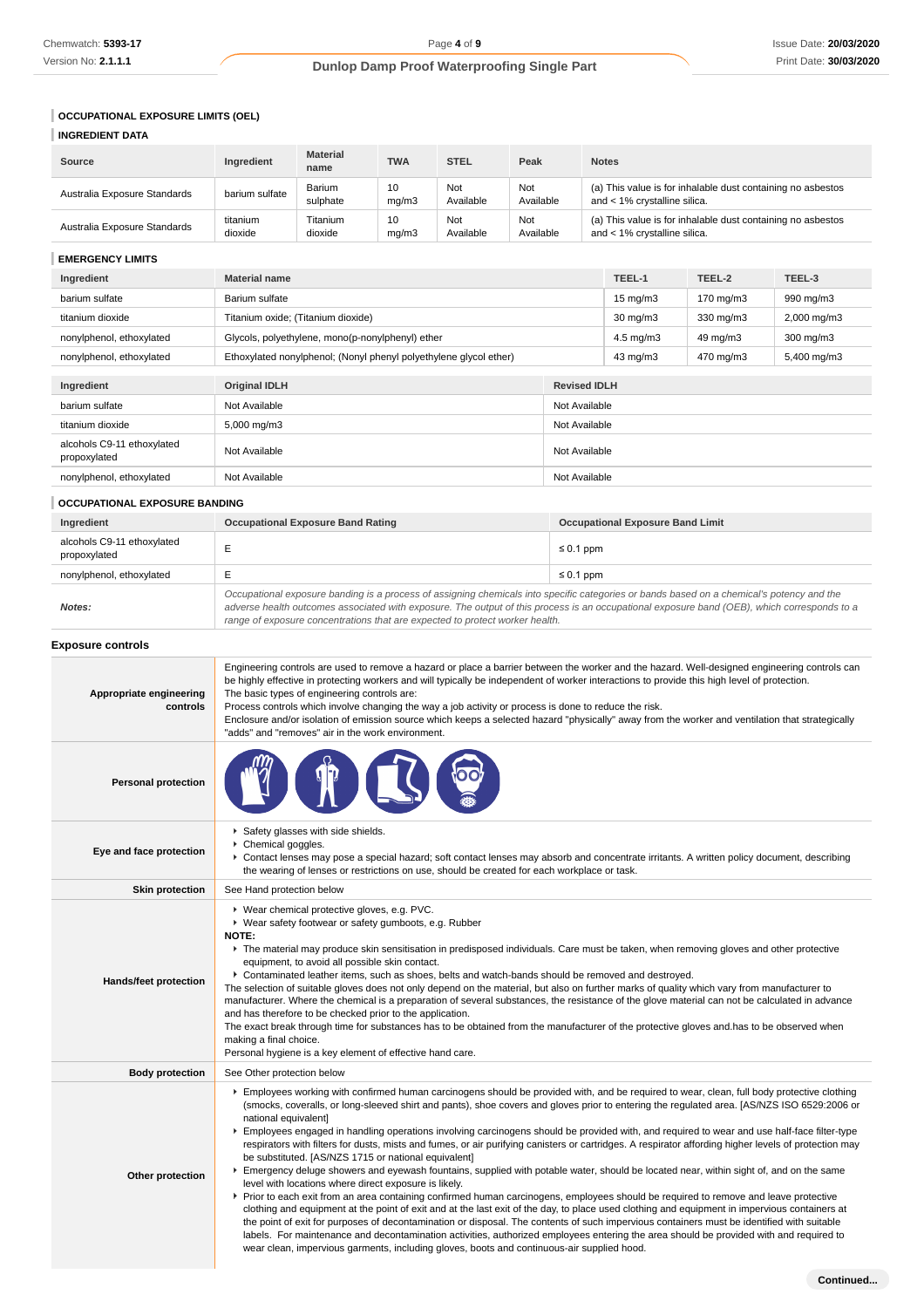### Issue Date: **20/03/2020** Print Date: **30/03/2020**

### **Dunlop Damp Proof Waterproofing Single Part**

- Prior to removing protective garments the employee should undergo decontamination and be required to shower upon removal of the garments and hood. ▶ Overalls. PVC. apron.
	- **Barrier cream.**

### **Recommended material(s)**

**GLOVE SELECTION INDEX**

Glove selection is based on a modified presentation of the:

 **"Forsberg Clothing Performance Index".**

 The effect(s) of the following substance(s) are taken into account in the **computergenerated** selection:

Dunlop Damp Proof Waterproofing Single Part

| <b>Material</b>       | <b>CPI</b> |
|-----------------------|------------|
| <b>BUTYL</b>          | C          |
| <b>BUTYL/NEOPRENE</b> | C          |
| <b>CPE</b>            | C          |
| <b>NATURAL RUBBER</b> | C          |
| <b>NEOPRENE</b>       | C          |
| <b>PVA</b>            | C          |
| SARANEX-23            | C          |
| <b>VITON</b>          | C          |
| <b>VITON/NEOPRENE</b> | C          |

\* CPI - Chemwatch Performance Index

A: Best Selection

B: Satisfactory; may degrade after 4 hours continuous immersion

C: Poor to Dangerous Choice for other than short term immersion

**NOTE**: As a series of factors will influence the actual performance of the glove, a final selection must be based on detailed observation. -

\* Where the glove is to be used on a short term, casual or infrequent basis, factors such as "feel" or convenience (e.g. disposability), may dictate a choice of gloves which might otherwise be unsuitable following long-term or frequent use. A qualified practitioner should be consulted.

#### **Respiratory protection**

Type AK-P Filter of sufficient capacity. (AS/NZS 1716 & 1715, EN 143:2000 & 149:2001, ANSI Z88 or national equivalent)

Where the concentration of gas/particulates in the breathing zone, approaches or exceeds the "Exposure Standard" (or ES), respiratory protection is required. Degree of protection varies with both face-piece and Class of filter; the nature of protection varies with Type of filter.

| <b>Required Minimum</b><br><b>Protection Factor</b> | <b>Half-Face</b><br>Respirator | <b>Full-Face</b><br>Respirator     | <b>Powered Air</b><br>Respirator        |
|-----------------------------------------------------|--------------------------------|------------------------------------|-----------------------------------------|
| up to $10 \times ES$                                | AK-AUS P2                      | ۰                                  | AK-PAPR-AUS /<br>Class 1 P <sub>2</sub> |
| up to $50 \times ES$                                |                                | AK-AUS / Class<br>1 P <sub>2</sub> |                                         |
| up to $100 \times ES$                               |                                | AK-2 P2                            | AK-PAPR-2 P2 ^                          |

#### ^ - Full-face

A(All classes) = Organic vapours, B AUS or B1 = Acid gasses, B2 = Acid gas or hydrogen cyanide(HCN), B3 = Acid gas or hydrogen cyanide(HCN), E = Sulfur dioxide(SO2), G = Agricultural chemicals, K = Ammonia(NH3), Hg = Mercury, NO = Oxides of nitrogen,  $MB = Methyl$  bromide,  $AX = Low$  boiling point organic compounds(below 65 degC)

- Cartridge respirators should never be used for emergency ingress or in areas of unknown vapour concentrations or oxygen content.
- $\blacktriangleright$  The wearer must be warned to leave the contaminated area immediately on detecting any odours through the respirator. The odour may indicate that the mask is not functioning properly, that the vapour concentration is too high, or that the mask is not properly fitted. Because of these limitations, only restricted use of cartridge respirators is considered appropriate.
- Cartridge performance is affected by humidity. Cartridges should be changed after 2 hr of continuous use unless it is determined that the humidity is less than 75%, in which case, cartridges can be used for 4 hr. Used cartridges should be discarded daily, regardless of the length of time used

### **SECTION 9 PHYSICAL AND CHEMICAL PROPERTIES**

#### **Information on basic physical and chemical properties**

| Appearance                                      | Grey liquid; partly mixes with water. |                                            |                |
|-------------------------------------------------|---------------------------------------|--------------------------------------------|----------------|
|                                                 |                                       |                                            |                |
| <b>Physical state</b>                           | Liquid                                | Relative density (Water = 1)               | Not Available  |
| Odour                                           | Not Available                         | Partition coefficient n-octanol<br>/ water | Not Available  |
| <b>Odour threshold</b>                          | Not Available                         | Auto-ignition temperature (°C)             | Not Applicable |
| pH (as supplied)                                | Not Available                         | <b>Decomposition temperature</b>           | Not Available  |
| Melting point / freezing point<br>(°C)          | Not Applicable                        | Viscosity (cSt)                            | Not Available  |
| Initial boiling point and boiling<br>range (°C) | Not Available                         | Molecular weight (g/mol)                   | Not Applicable |
| Flash point (°C)                                | Not Applicable                        | <b>Taste</b>                               | Not Available  |
| <b>Evaporation rate</b>                         | Not Available                         | <b>Explosive properties</b>                | Not Available  |
| Flammability                                    | Not Applicable                        | <b>Oxidising properties</b>                | Not Available  |
| Upper Explosive Limit (%)                       | Not Applicable                        | Surface Tension (dyn/cm or<br>$mN/m$ )     | Not Available  |
| Lower Explosive Limit (%)                       | Not Applicable                        | <b>Volatile Component (%vol)</b>           | Not Available  |
| Vapour pressure (kPa)                           | Not Available                         | Gas group                                  | Not Available  |
| Solubility in water                             | Partly miscible                       | pH as a solution (1%)                      | Not Available  |
| Vapour density $(Air = 1)$                      | Not Available                         | VOC g/L                                    | Not Available  |

### **SECTION 10 STABILITY AND REACTIVITY**

| Reactivity                            | See section 7                                                                                                                        |
|---------------------------------------|--------------------------------------------------------------------------------------------------------------------------------------|
| <b>Chemical stability</b>             | • Unstable in the presence of incompatible materials.<br>▶ Product is considered stable.<br>Hazardous polymerisation will not occur. |
| Possibility of hazardous<br>reactions | See section 7                                                                                                                        |
| <b>Conditions to avoid</b>            | See section 7                                                                                                                        |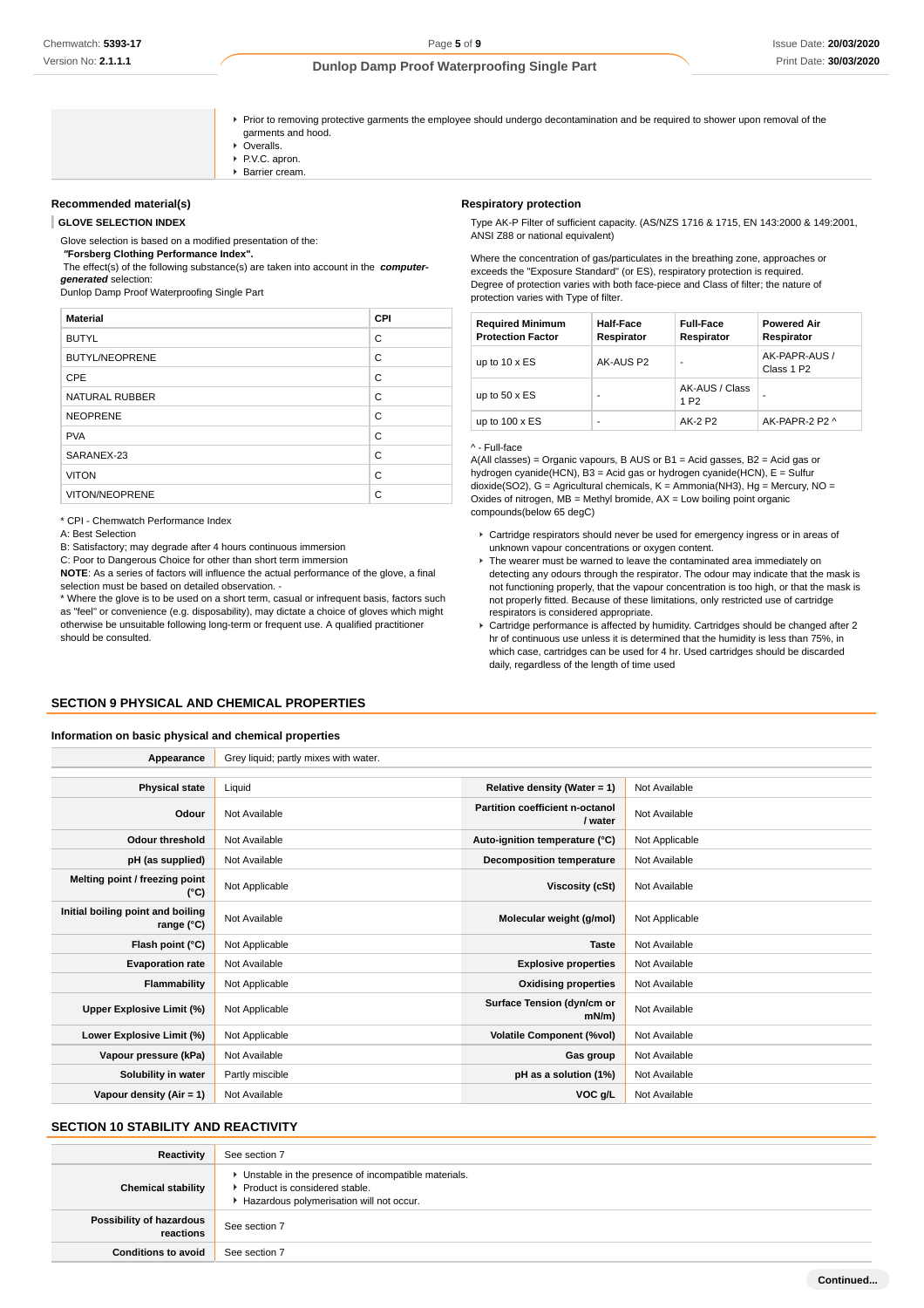**Incompatible materials** See section 7 **Hazardous decomposition**

**products** See section 5

# **SECTION 11 TOXICOLOGICAL INFORMATION**

### **Information on toxicological effects**

| <b>Inhaled</b>                                               | The material is not thought to produce either adverse health effects or irritation of the respiratory tract following inhalation (as classified by EC<br>Directives using animal models). Nevertheless, adverse systemic effects have been produced following exposure of animals by at least one other<br>route and good hygiene practice requires that exposure be kept to a minimum and that suitable control measures be used in an occupational<br>setting.<br>Not normally a hazard due to non-volatile nature of product                                                                                                                                                                                                                                                                                                                                                                                                                                                                                                                                                        |                                                                                                                                                   |  |  |  |
|--------------------------------------------------------------|----------------------------------------------------------------------------------------------------------------------------------------------------------------------------------------------------------------------------------------------------------------------------------------------------------------------------------------------------------------------------------------------------------------------------------------------------------------------------------------------------------------------------------------------------------------------------------------------------------------------------------------------------------------------------------------------------------------------------------------------------------------------------------------------------------------------------------------------------------------------------------------------------------------------------------------------------------------------------------------------------------------------------------------------------------------------------------------|---------------------------------------------------------------------------------------------------------------------------------------------------|--|--|--|
| Ingestion                                                    | Accidental ingestion of the material may be damaging to the health of the individual.                                                                                                                                                                                                                                                                                                                                                                                                                                                                                                                                                                                                                                                                                                                                                                                                                                                                                                                                                                                                  |                                                                                                                                                   |  |  |  |
| <b>Skin Contact</b>                                          | This material can cause inflammation of the skin on contact in some persons.<br>The material may accentuate any pre-existing dermatitis condition<br>Open cuts, abraded or irritated skin should not be exposed to this material<br>prior to the use of the material and ensure that any external damage is suitably protected.                                                                                                                                                                                                                                                                                                                                                                                                                                                                                                                                                                                                                                                                                                                                                        | Entry into the blood-stream, through, for example, cuts, abrasions or lesions, may produce systemic injury with harmful effects. Examine the skin |  |  |  |
| Eye                                                          | If applied to the eyes, this material causes severe eye damage.                                                                                                                                                                                                                                                                                                                                                                                                                                                                                                                                                                                                                                                                                                                                                                                                                                                                                                                                                                                                                        |                                                                                                                                                   |  |  |  |
| <b>Chronic</b>                                               | Strong evidence exists that this substance may cause irreversible mutations (though not lethal) even following a single exposure.<br>Skin contact with the material is more likely to cause a sensitisation reaction in some persons compared to the general population.<br>There is ample evidence that this material can be regarded as being able to cause cancer in humans based on experiments and other<br>information.<br>Ample evidence from experiments exists that there is a suspicion this material directly reduces fertility.<br>Based on experience with animal studies, exposure to the material may result in toxic effects to the development of the foetus, at levels which do<br>not cause significant toxic effects to the mother.<br>Substance accumulation, in the human body, may occur and may cause some concern following repeated or long-term occupational exposure.<br>Barium compounds may cause high blood pressure, airway irritation and damage the liver, spleen and bone marrow. Prolonged exposure may<br>cause a lung inflammation and scarring. |                                                                                                                                                   |  |  |  |
|                                                              | <b>TOXICITY</b>                                                                                                                                                                                                                                                                                                                                                                                                                                                                                                                                                                                                                                                                                                                                                                                                                                                                                                                                                                                                                                                                        | <b>IRRITATION</b>                                                                                                                                 |  |  |  |
| <b>Dunlop Damp Proof</b><br><b>Waterproofing Single Part</b> | Not Available                                                                                                                                                                                                                                                                                                                                                                                                                                                                                                                                                                                                                                                                                                                                                                                                                                                                                                                                                                                                                                                                          | Not Available                                                                                                                                     |  |  |  |
| barium sulfate                                               | <b>TOXICITY</b><br>dermal (rat) LD50: >2000 mg/kg <sup>[1]</sup><br>Oral (mouse) LD50: >3000 mg/kg <sup>[2]</sup>                                                                                                                                                                                                                                                                                                                                                                                                                                                                                                                                                                                                                                                                                                                                                                                                                                                                                                                                                                      | <b>IRRITATION</b><br>Not Available                                                                                                                |  |  |  |
|                                                              | <b>TOXICITY</b>                                                                                                                                                                                                                                                                                                                                                                                                                                                                                                                                                                                                                                                                                                                                                                                                                                                                                                                                                                                                                                                                        | <b>IRRITATION</b>                                                                                                                                 |  |  |  |
|                                                              | dermal (hamster) LD50: >=10000 mg/kg <sup>[2]</sup>                                                                                                                                                                                                                                                                                                                                                                                                                                                                                                                                                                                                                                                                                                                                                                                                                                                                                                                                                                                                                                    | Eye: no adverse effect observed (not irritating)[1]                                                                                               |  |  |  |
| titanium dioxide                                             | Oral (rat) LD50: >2000 mg/kg[1]                                                                                                                                                                                                                                                                                                                                                                                                                                                                                                                                                                                                                                                                                                                                                                                                                                                                                                                                                                                                                                                        | Skin (human): 0.3 mg /3D (int)-mild *                                                                                                             |  |  |  |
|                                                              |                                                                                                                                                                                                                                                                                                                                                                                                                                                                                                                                                                                                                                                                                                                                                                                                                                                                                                                                                                                                                                                                                        | Skin: no adverse effect observed (not irritating)[1]                                                                                              |  |  |  |
|                                                              | <b>TOXICITY</b>                                                                                                                                                                                                                                                                                                                                                                                                                                                                                                                                                                                                                                                                                                                                                                                                                                                                                                                                                                                                                                                                        | <b>IRRITATION</b>                                                                                                                                 |  |  |  |
| alcohols C9-11 ethoxylated                                   | Dermal (rabbit) LD50: >2000 mg/kg <sup>[2]</sup>                                                                                                                                                                                                                                                                                                                                                                                                                                                                                                                                                                                                                                                                                                                                                                                                                                                                                                                                                                                                                                       | Eye (human): SEVERE                                                                                                                               |  |  |  |
| propoxylated                                                 | Oral (rat) LD50: 1378 mg/kg <sup>[2]</sup>                                                                                                                                                                                                                                                                                                                                                                                                                                                                                                                                                                                                                                                                                                                                                                                                                                                                                                                                                                                                                                             | Skin: SEVERE                                                                                                                                      |  |  |  |
|                                                              | <b>TOXICITY</b>                                                                                                                                                                                                                                                                                                                                                                                                                                                                                                                                                                                                                                                                                                                                                                                                                                                                                                                                                                                                                                                                        | <b>IRRITATION</b>                                                                                                                                 |  |  |  |
|                                                              | Dermal (rabbit) LD50: 1780 mg/kg <sup>[2]</sup>                                                                                                                                                                                                                                                                                                                                                                                                                                                                                                                                                                                                                                                                                                                                                                                                                                                                                                                                                                                                                                        | Eye (rabbit): 5 mg SEVERE                                                                                                                         |  |  |  |
|                                                              | Oral (rat) LD50: 1310 mg/kg <sup>[2]</sup>                                                                                                                                                                                                                                                                                                                                                                                                                                                                                                                                                                                                                                                                                                                                                                                                                                                                                                                                                                                                                                             | Eye: adverse effect observed (irritating)[1]                                                                                                      |  |  |  |
| nonylphenol, ethoxylated                                     |                                                                                                                                                                                                                                                                                                                                                                                                                                                                                                                                                                                                                                                                                                                                                                                                                                                                                                                                                                                                                                                                                        | Skin (human): 15 mg/3D mild                                                                                                                       |  |  |  |
|                                                              |                                                                                                                                                                                                                                                                                                                                                                                                                                                                                                                                                                                                                                                                                                                                                                                                                                                                                                                                                                                                                                                                                        | Skin (rabbit): 500 mg mild                                                                                                                        |  |  |  |
|                                                              |                                                                                                                                                                                                                                                                                                                                                                                                                                                                                                                                                                                                                                                                                                                                                                                                                                                                                                                                                                                                                                                                                        | Skin: adverse effect observed (irritating)[1]                                                                                                     |  |  |  |

**Legend:** 1. Value obtained from Europe ECHA Registered Substances - Acute toxicity 2.\* Value obtained from manufacturer's SDS. Unless otherwise specified data extracted from RTECS - Register of Toxic Effect of chemical Substances

**TITANIUM DIOXIDE** \* IUCLID Laboratory (in vitro) and animal studies show, exposure to the material may result in a possible risk of irreversible effects, with the possibility of producing mutation. Asthma-like symptoms may continue for months or even years after exposure to the material ends. This may be due to a non-allergic condition known as reactive airways dysfunction syndrome (RADS) which can occur after exposure to high levels of highly irritating compound. Main criteria for diagnosing RADS include the absence of previous airways disease in a non-atopic individual, with sudden onset of persistent asthma-like symptoms within minutes to hours of a documented exposure to the irritant. Other criteria for diagnosis of RADS include a reversible airflow pattern on lung function tests, moderate to severe bronchial hyperreactivity on methacholine challenge testing, and the lack of minimal lymphocytic inflammation, without eosinophilia. Exposure to titanium dioxide is via inhalation, swallowing or skin contact. When inhaled, it may deposit in lung tissue and lymph nodes causing dysfunction of the lungs and immune system. Absorption by the stomach and intestines depends on the size of the particle. It penetrated only the outermost layer of the skin, suggesting that healthy skin may be an effective barrier. There is no substantive data on genetic damage, though cases have been reported in experimental animals. The material may produce moderate eye irritation leading to inflammation. Repeated or prolonged exposure to irritants may produce conjunctivitis.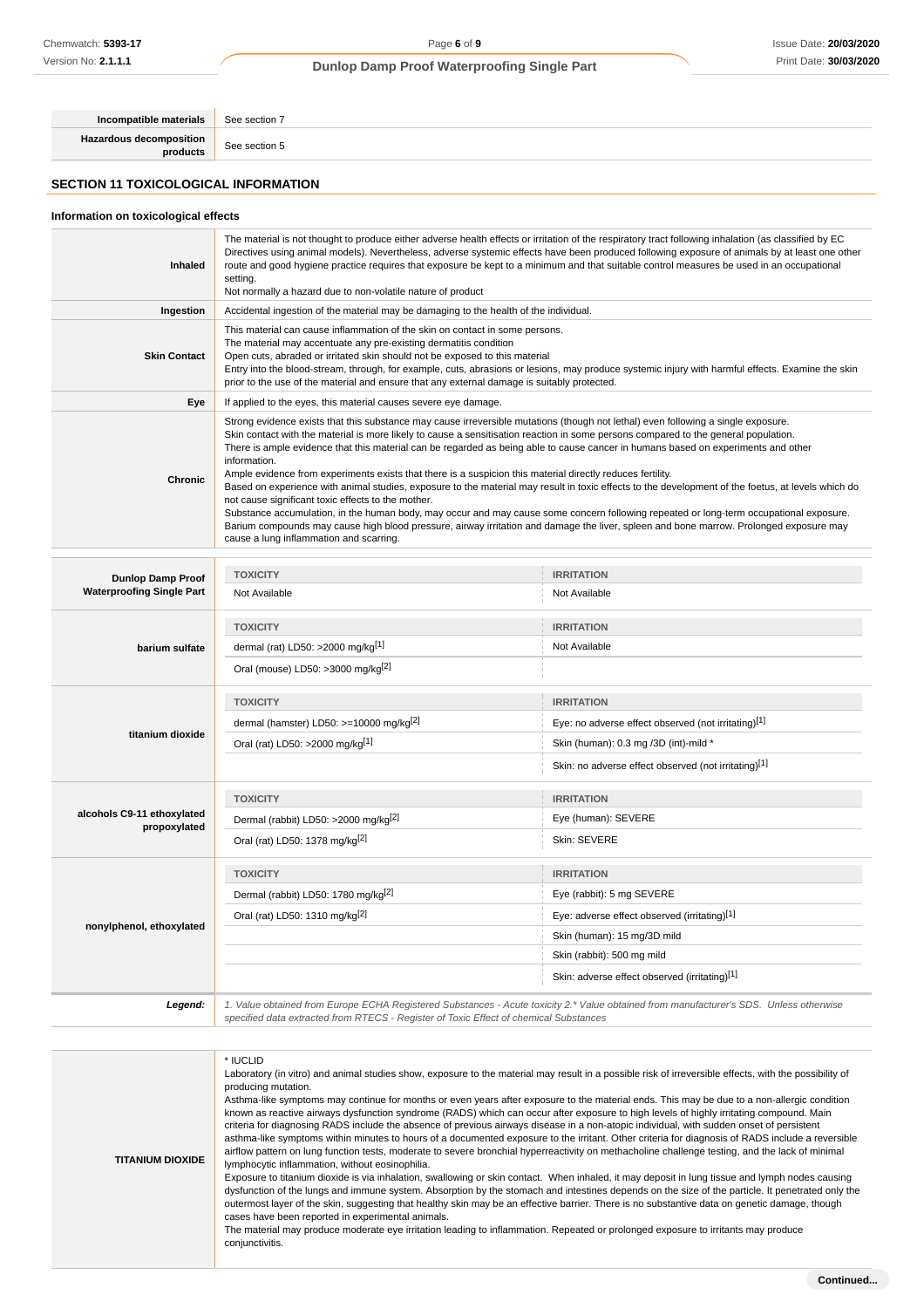|                                                                                                                | <b>WARNING:</b> This substance has been classified by the IARC as Group 2B: Possibly Carcinogenic to Humans.                                                                                                                                                                                                                                                                                                                                                                                                                                                                                                                                                                                                                                                                                                                                                                                                                                                                                                                                                                                                                                                                                                                                                                                               |                                 |                                                                                                    |  |  |
|----------------------------------------------------------------------------------------------------------------|------------------------------------------------------------------------------------------------------------------------------------------------------------------------------------------------------------------------------------------------------------------------------------------------------------------------------------------------------------------------------------------------------------------------------------------------------------------------------------------------------------------------------------------------------------------------------------------------------------------------------------------------------------------------------------------------------------------------------------------------------------------------------------------------------------------------------------------------------------------------------------------------------------------------------------------------------------------------------------------------------------------------------------------------------------------------------------------------------------------------------------------------------------------------------------------------------------------------------------------------------------------------------------------------------------|---------------------------------|----------------------------------------------------------------------------------------------------|--|--|
| ALCOHOLS C9-11<br><b>ETHOXYLATED</b><br><b>PROPOXYLATED</b>                                                    | The material may cause severe skin irritation after prolonged or repeated exposure and may produce on contact skin redness, swelling, the<br>production of vesicles, scaling and thickening of the skin. Repeated exposures may produce severe ulceration.<br>for alcohols C9-11 ethoxylated Somnolence, ataxia, diarrhoea recorded.                                                                                                                                                                                                                                                                                                                                                                                                                                                                                                                                                                                                                                                                                                                                                                                                                                                                                                                                                                       |                                 |                                                                                                    |  |  |
| NONYLPHENOL,<br><b>ETHOXYLATED</b>                                                                             | For nonylphenol and its compounds:<br>Alkylphenols like nonylphenol and bisphenol A have estrogenic effects in the body. They are known as xenoestrogens. Estrogenic substances<br>and other endocrine disruptors are compounds that have hormone-like effects in both wildlife and humans. Xenoestrogens usually function by<br>binding to estrogen receptors and acting competitively against natural estrogens.<br>Polyethers (such as ethoxylated surfactants and polyethylene glycols) are highly susceptible to being oxidized in the air. They then form complex<br>mixtures of oxidation products.<br>Animal testing reveals that whole the pure, non-oxidised surfactant is non-sensitizing, many of the oxidation products are sensitisers. The<br>oxidization products also cause irritation.<br>Tri-ethylene glycol ethers undergo enzymatic oxidation to toxic alkoxy acids. They may irritate the skin and the eyes. At high oral doses, they may<br>cause depressed reflexes, flaccid muscle tone, breathing difficulty and coma. Death may result in experimental animal.<br>For nonylphenol:<br>Animal testing suggests that repeated exposure to nonylphenol may cause liver changes and kidney dysfunction. Nonylphenol was not found to<br>cause mutations or chromosomal aberrations. |                                 |                                                                                                    |  |  |
| <b>BARIUM SULFATE &amp;</b><br><b>TITANIUM DIOXIDE</b>                                                         | No significant acute toxicological data identified in literature search.                                                                                                                                                                                                                                                                                                                                                                                                                                                                                                                                                                                                                                                                                                                                                                                                                                                                                                                                                                                                                                                                                                                                                                                                                                   |                                 |                                                                                                    |  |  |
| TITANIUM DIOXIDE &<br>NONYLPHENOL,<br><b>ETHOXYLATED</b>                                                       | The material may cause skin irritation after prolonged or repeated exposure and may produce on contact skin redness, swelling, the production of<br>vesicles, scaling and thickening of the skin.                                                                                                                                                                                                                                                                                                                                                                                                                                                                                                                                                                                                                                                                                                                                                                                                                                                                                                                                                                                                                                                                                                          |                                 |                                                                                                    |  |  |
| <b>ALCOHOLS C9-11</b><br><b>ETHOXYLATED</b><br><b>PROPOXYLATED &amp;</b><br>NONYLPHENOL,<br><b>ETHOXYLATED</b> | Humans have regular contact with alcohol ethoxylates through a variety of industrial and consumer products such as soaps, detergents and other<br>cleaning products. Exposure to these chemicals can occur through swallowing, inhalation, or contact with the skin or eyes. Studies of acute<br>toxicity show that relatively high volumes would have to occur to produce any toxic response. No death due to poisoning with alcohol ethoxylates<br>has ever been reported.<br>Both laboratory and animal testing has shown that there is no evidence for alcohol ethoxylates (AEs) causing genetic damage, mutations or<br>cancer. No adverse reproductive or developmental effects were observed.<br>The material may produce severe irritation to the eye causing pronounced inflammation. Repeated or prolonged exposure to irritants may<br>produce conjunctivitis.                                                                                                                                                                                                                                                                                                                                                                                                                                  |                                 |                                                                                                    |  |  |
| <b>Acute Toxicity</b>                                                                                          | ×                                                                                                                                                                                                                                                                                                                                                                                                                                                                                                                                                                                                                                                                                                                                                                                                                                                                                                                                                                                                                                                                                                                                                                                                                                                                                                          | Carcinogenicity                 | ✔                                                                                                  |  |  |
| <b>Skin Irritation/Corrosion</b>                                                                               | ✔                                                                                                                                                                                                                                                                                                                                                                                                                                                                                                                                                                                                                                                                                                                                                                                                                                                                                                                                                                                                                                                                                                                                                                                                                                                                                                          | Reproductivity                  | ✔                                                                                                  |  |  |
| <b>Serious Eye Damage/Irritation</b>                                                                           | ✔                                                                                                                                                                                                                                                                                                                                                                                                                                                                                                                                                                                                                                                                                                                                                                                                                                                                                                                                                                                                                                                                                                                                                                                                                                                                                                          | <b>STOT - Single Exposure</b>   | ×                                                                                                  |  |  |
| <b>Respiratory or Skin</b><br>sensitisation                                                                    | ×                                                                                                                                                                                                                                                                                                                                                                                                                                                                                                                                                                                                                                                                                                                                                                                                                                                                                                                                                                                                                                                                                                                                                                                                                                                                                                          | <b>STOT - Repeated Exposure</b> | ×                                                                                                  |  |  |
| <b>Mutagenicity</b>                                                                                            | ✔                                                                                                                                                                                                                                                                                                                                                                                                                                                                                                                                                                                                                                                                                                                                                                                                                                                                                                                                                                                                                                                                                                                                                                                                                                                                                                          | <b>Aspiration Hazard</b>        | ×                                                                                                  |  |  |
|                                                                                                                |                                                                                                                                                                                                                                                                                                                                                                                                                                                                                                                                                                                                                                                                                                                                                                                                                                                                                                                                                                                                                                                                                                                                                                                                                                                                                                            | Legend:                         | $\blacktriangleright$ - Data either not available or does not fill the criteria for classification |  |  |

 $\blacktriangleright$  – Data available to make classification

### **SECTION 12 ECOLOGICAL INFORMATION**

### **Toxicity**

| <b>Dunlop Damp Proof</b>                   | <b>ENDPOINT</b>         | <b>TEST DURATION (HR)</b> | <b>SPECIES</b>                | VALUE                | <b>SOURCE</b>    |
|--------------------------------------------|-------------------------|---------------------------|-------------------------------|----------------------|------------------|
| <b>Waterproofing Single Part</b>           | Not<br>Available        | Not Available             | Not Available                 | Not<br>Available     | Not<br>Available |
|                                            | <b>ENDPOINT</b>         | <b>TEST DURATION (HR)</b> | <b>SPECIES</b>                | VALUE                | <b>SOURCE</b>    |
|                                            | <b>LC50</b>             | 96                        | Fish                          | $>3.5$ mg/L          | $\overline{2}$   |
| barium sulfate                             | <b>EC50</b>             | 48                        | Crustacea                     | $0.032$ -mg/L        | 2                |
|                                            | <b>EC50</b>             | 72                        | Algae or other aquatic plants | $>1.15$ mg/L         | $\overline{2}$   |
|                                            | <b>NOEC</b>             | 2016                      | Algae or other aquatic plants | $0.004$ -mg/L        | $\overline{2}$   |
|                                            | <b>ENDPOINT</b>         | <b>TEST DURATION (HR)</b> | <b>SPECIES</b>                | VALUE                | <b>SOURCE</b>    |
|                                            | <b>LC50</b>             | 96                        | Fish                          | $>1$ -mg/L           | $\overline{2}$   |
| titanium dioxide                           | <b>EC50</b>             | 48                        | Crustacea                     | $>1$ -mg/L           | 2                |
|                                            | <b>EC50</b>             | 72                        | Algae or other aquatic plants | 5.83mg/L             | 4                |
|                                            | <b>NOEC</b>             | 336                       | Fish                          | 0.089mg/L            | 4                |
| alcohols C9-11 ethoxylated<br>propoxylated | <b>ENDPOINT</b>         | <b>TEST DURATION (HR)</b> | <b>SPECIES</b>                | VALUE                | <b>SOURCE</b>    |
|                                            | <b>Not</b><br>Available | Not Available             | Not Available                 | Not<br>Available     | Not<br>Available |
|                                            | <b>ENDPOINT</b>         | <b>TEST DURATION (HR)</b> | <b>SPECIES</b>                | <b>VALUE</b>         | <b>SOURCE</b>    |
|                                            | <b>LC50</b>             | 96                        | Fish                          | 1.3 <sub>m</sub> g/L | 4                |
| nonylphenol, ethoxylated                   | <b>EC50</b>             | 48                        | Crustacea                     | 12.2mg/L             | 4                |
|                                            | <b>EC50</b>             | 96                        | Algae or other aquatic plants | 12.0mg/L             | 4                |
|                                            | <b>NOEC</b>             | 2400                      | Fish                          | $0.035$ mg/L         | $\overline{4}$   |

Data 6. NITE (Japan) - Bioconcentration Data 7. METI (Japan) - Bioconcentration Data 8. Vendor Data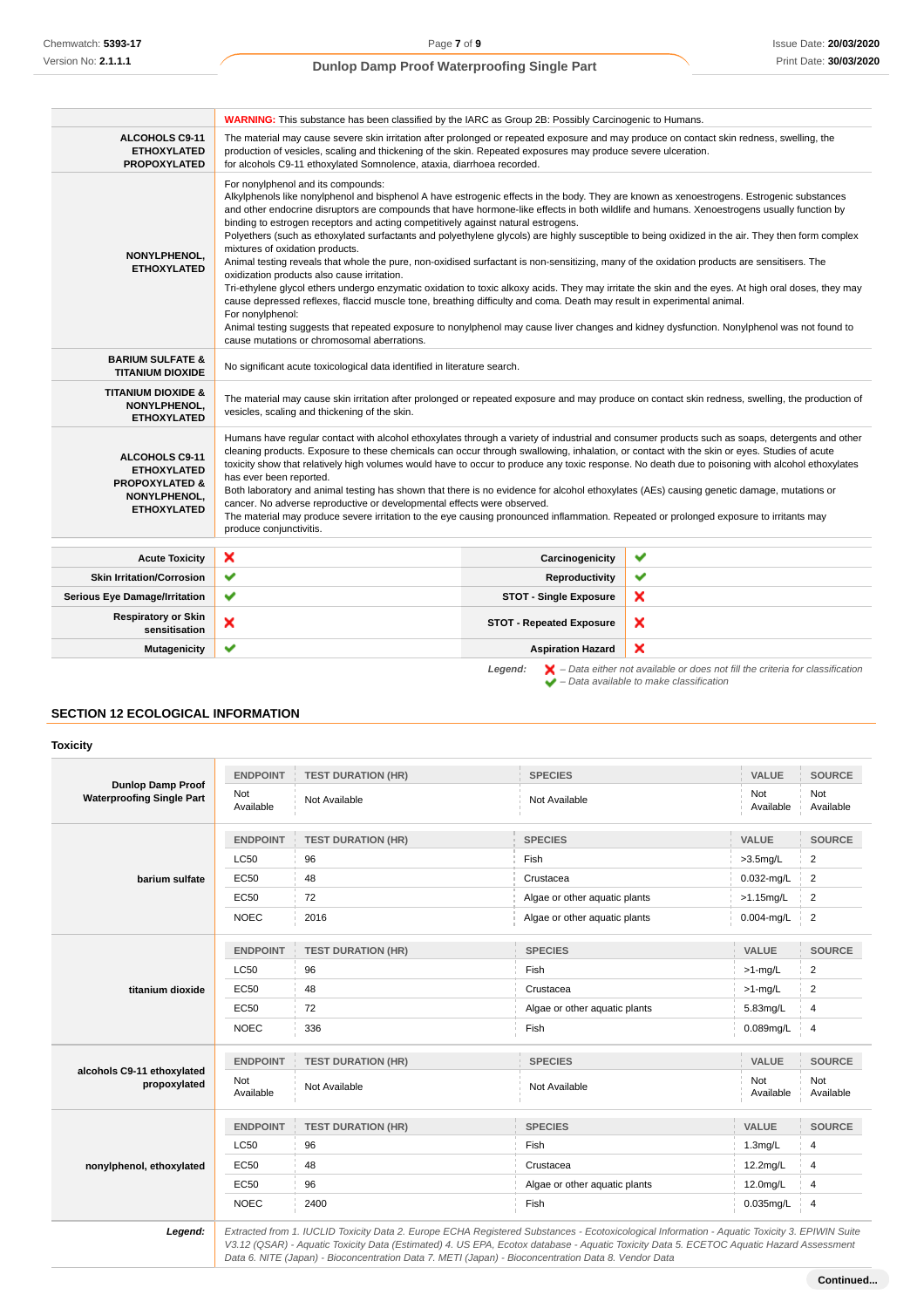Harmful to aquatic organisms, may cause long-term adverse effects in the aquatic environment. **DO NOT** discharge into sewer or waterways

#### **Persistence and degradability**

| Ingredient               | Persistence: Water/Soil | Persistence: Air |
|--------------------------|-------------------------|------------------|
| titanium dioxide         | <b>HIGH</b>             | <b>HIGH</b>      |
| nonylphenol, ethoxylated | LOW                     | LOW              |

#### **Bioaccumulative potential**

| Ingredient               | <b>Bioaccumulation</b> |
|--------------------------|------------------------|
| titanium dioxide         | $LOW (BCF = 10)$       |
| nonylphenol, ethoxylated | $LOW (BCF = 16)$       |

### **Mobility in soil**

| Ingredient               | <b>Mobility</b>      |
|--------------------------|----------------------|
| titanium dioxide         | LOW (KOC = $23.74$ ) |
| nonylphenol, ethoxylated | LOW ( $KOC = 940$ )  |

### **SECTION 13 DISPOSAL CONSIDERATIONS**

#### **Waste treatment methods**

| Product / Packaging disposal | DO NOT allow wash water from cleaning or process equipment to enter drains.<br>It may be necessary to collect all wash water for treatment before disposal.<br>In all cases disposal to sewer may be subject to local laws and regulations and these should be considered first.<br>• Where in doubt contact the responsible authority.<br>▶ Recycle wherever possible.<br>► Consult manufacturer for recycling options or consult local or regional waste management authority for disposal if no suitable treatment or<br>disposal facility can be identified.<br>► Dispose of by: burial in a land-fill specifically licensed to accept chemical and / or pharmaceutical wastes or incineration in a licensed<br>apparatus (after admixture with suitable combustible material).<br>• Decontaminate empty containers. |
|------------------------------|--------------------------------------------------------------------------------------------------------------------------------------------------------------------------------------------------------------------------------------------------------------------------------------------------------------------------------------------------------------------------------------------------------------------------------------------------------------------------------------------------------------------------------------------------------------------------------------------------------------------------------------------------------------------------------------------------------------------------------------------------------------------------------------------------------------------------|
|------------------------------|--------------------------------------------------------------------------------------------------------------------------------------------------------------------------------------------------------------------------------------------------------------------------------------------------------------------------------------------------------------------------------------------------------------------------------------------------------------------------------------------------------------------------------------------------------------------------------------------------------------------------------------------------------------------------------------------------------------------------------------------------------------------------------------------------------------------------|

### **SECTION 14 TRANSPORT INFORMATION**

#### **Labels Required**

| --   | <b>NO</b>    |
|------|--------------|
| - 19 | No<br>.<br>. |

### **Land transport (ADG): NOT REGULATED FOR TRANSPORT OF DANGEROUS GOODS**

**Air transport (ICAO-IATA / DGR): NOT REGULATED FOR TRANSPORT OF DANGEROUS GOODS**

#### **Sea transport (IMDG-Code / GGVSee): NOT REGULATED FOR TRANSPORT OF DANGEROUS GOODS**

**Transport in bulk according to Annex II of MARPOL and the IBC code**

Not Applicable

### **SECTION 15 REGULATORY INFORMATION**

**Safety, health and environmental regulations / legislation specific for the substance or mixture**

### **BARIUM SULFATE IS FOUND ON THE FOLLOWING REGULATORY LISTS**

Australia Inventory of Chemical Substances (AICS)

### **TITANIUM DIOXIDE IS FOUND ON THE FOLLOWING REGULATORY LISTS**

|    |  |  |    |  | Australia Inventory of Chemical Substances (AICS) |  |
|----|--|--|----|--|---------------------------------------------------|--|
| -- |  |  | -- |  |                                                   |  |

Chemical Footprint Project - Chemicals of High Concern List International Agency for Research on Cancer (IARC) - Agents Classified by the IARC

Monographs

International Agency for Research on Cancer (IARC) - Agents Classified by the IARC Monographs - Group 2B : Possibly carcinogenic to humans International WHO List of Proposed Occupational Exposure Limit (OEL) Values for Manufactured Nanomaterials (MNMS)

# **ALCOHOLS C9-11 ETHOXYLATED PROPOXYLATED IS FOUND ON THE FOLLOWING REGULATORY LISTS**

Australia Hazardous Chemical Information System (HCIS) - Hazardous Chemicals Australia Inventory of Chemical Substances (AICS)

### **NONYLPHENOL, ETHOXYLATED IS FOUND ON THE FOLLOWING REGULATORY LISTS**

Australia Hazardous Chemical Information System (HCIS) - Hazardous Chemicals Australia Inventory of Chemical Substances (AICS)

Australia Standard for the Uniform Scheduling of Medicines and Poisons (SUSMP) - Schedule 5

Australia Standard for the Uniform Scheduling of Medicines and Poisons (SUSMP) -

Schedule 6 Chemical Footprint Project - Chemicals of High Concern List

### **National Inventory Status**

**National Inventory Status**